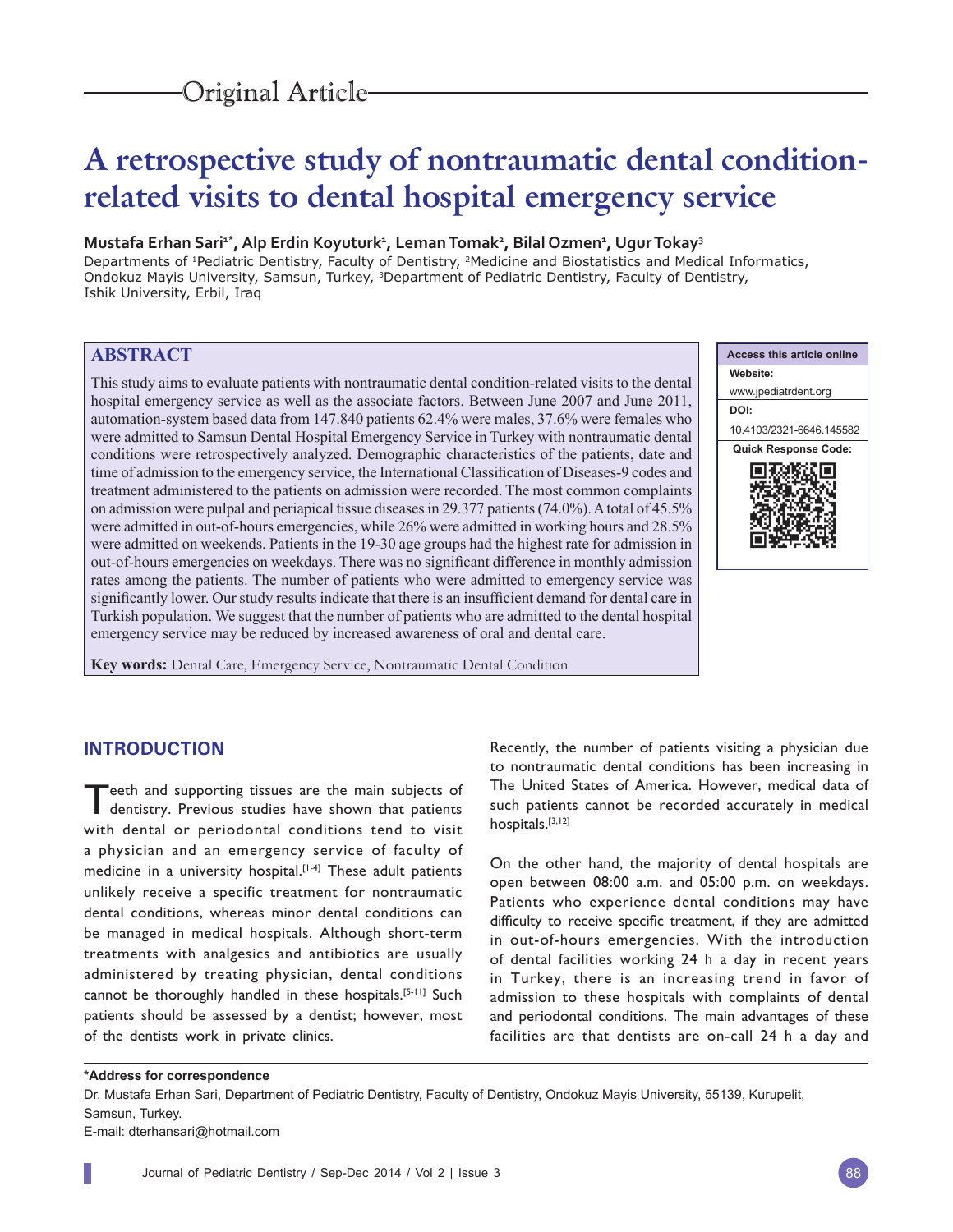registration of the patient files using an automation system is possible.

Schoenfeld and McKay<sup>[13]</sup> reported that most of the patients were admitted to the emergency service of medical hospitals with nonemergency visits on weekends rather than weekdays. It is of utmost importance that assessment of patient records of different days and times with nontraumatic dental conditions to emergency services of medical hospitals to identify patient needs and establish recommendations to meet these needs.

In this study, therefore, we aimed to perform a comprehensive evaluation of patients with nontraumatic dental condition-related visits to the Dental Hospital Emergency Service, Samsun, Turkey.

## **MATERIALS AND METHODS**

This retrospective study included a total of 147.840 patients of 360.000 patients who were admitted to / in Turkey with nontraumatic dental and periodontal conditions between June 2007 and June 2011. The mean number of patients visiting the hospital was 90.000/year. Patient data were extracted from the automation system. Demographic characteristics of the patients, date and time of admission to the emergency service, definitive diagnosis, and financing of care were recorded using the emergency registry system and patient files. The International Classification of Diseases (ICD-9) was used to encode the nature of the disease [Table 1]. Patients with traumatic dental conditions were excluded.

Admission times to the emergency service with dental conditions were divided into two groups based on the working hours of the dentists as in-hours emergencies and out-of-hours emergencies. In-hours was defined as a working period of 08:00 a.m. and 05:00 p.m., whereas out-of-hours was defined as a working period of 05:00 p.m. and 08:00 a.m. on weekdays (Monday, Tuesday, Wednesday, Thursday and Friday) and weekends (Saturday and Sunday).

## **Statistical analysis**

Statistical analyses were performed using SPSS version 17.0. All data were shown as frequency and percentage.

#### **Table 1: ICD-9 codes used in the study and diagnosis**

| ICD-9 code  | <b>Diseases</b>                                                         |
|-------------|-------------------------------------------------------------------------|
| 521.0-522.9 | Diseases of hard tissues of teeth                                       |
| 522.0-522.9 | Diseases of pulp and periapical tissues                                 |
| 523.0-523.9 | Gingival and periodontal diseases                                       |
| 525.0-525.9 | Other diseases and conditions of the teeth and<br>supporting structures |
|             |                                                                         |

ICD: International Classification of Diseases

Chi-square tests and log-linear statistics were used to evaluate of data. *P* < 0.05 was accepted as statistically significant in comparisons.

## **Ethical approval**

The research protocol was approved by the Ondokuz Mayis University Medical Research Ethics Commission (2011/852) and Samsun Oral Health Care Centre.

## **RESULTS**

A total number of 360.000 patients were admitted to Samsun Dental Hospital Emergency service during the study period of them, 147.840 (41%) suffered from nontraumatic dental conditions. A total of 37.6% were females, while 62.4% were males. Variables in this study are shown in Table 2. There was a statistically significant association with admission time and sex, disease and residency (*P* < 0.001).

All age groups had a similar trend in terms of admission time in three time periods. Of nearly all age groups, 45% patients were admitted in out-of-hours emergencies. There was no significant difference in monthly admission rates among the patients  $(P > 0.05)$ .

Of patients, 41.388 (38.3%) were in 19-30 age group. The most common complaints on admission were pulpal and periapical tissue diseases in 29.377 patients (74.0%).

A total of 38.400 patients (26%) were admitted in working hours on weekdays, 67.200 patients (45.5%) were admitted in out-of-hours emergencies on weekdays, and 42.240 (28.5%) were admitted on weekends. There was a statistically significant association between admission time and disease  $(P < 0.001)$ .

A statistically significant association was also observed between the financial resource of care and admission time  $(P < 0.001)$ . In addition, we found a statistically significant relationship between the residency of the patients including urban or rural areas and admission time  $(P < 0.001)$ .

## **DISCUSSION**

In the current study, the ratio of the patients who were admitted to Samsun Dental Hospital Emergency Service with nontraumatic dental conditions to the total number of subjects was 41%, indicating that a very high number of patients with nontraumatic dental conditions were admitted to a dental hospital. This can be attributed to the increasing number of dental hospitals and availability of on-call dentists in these facilities.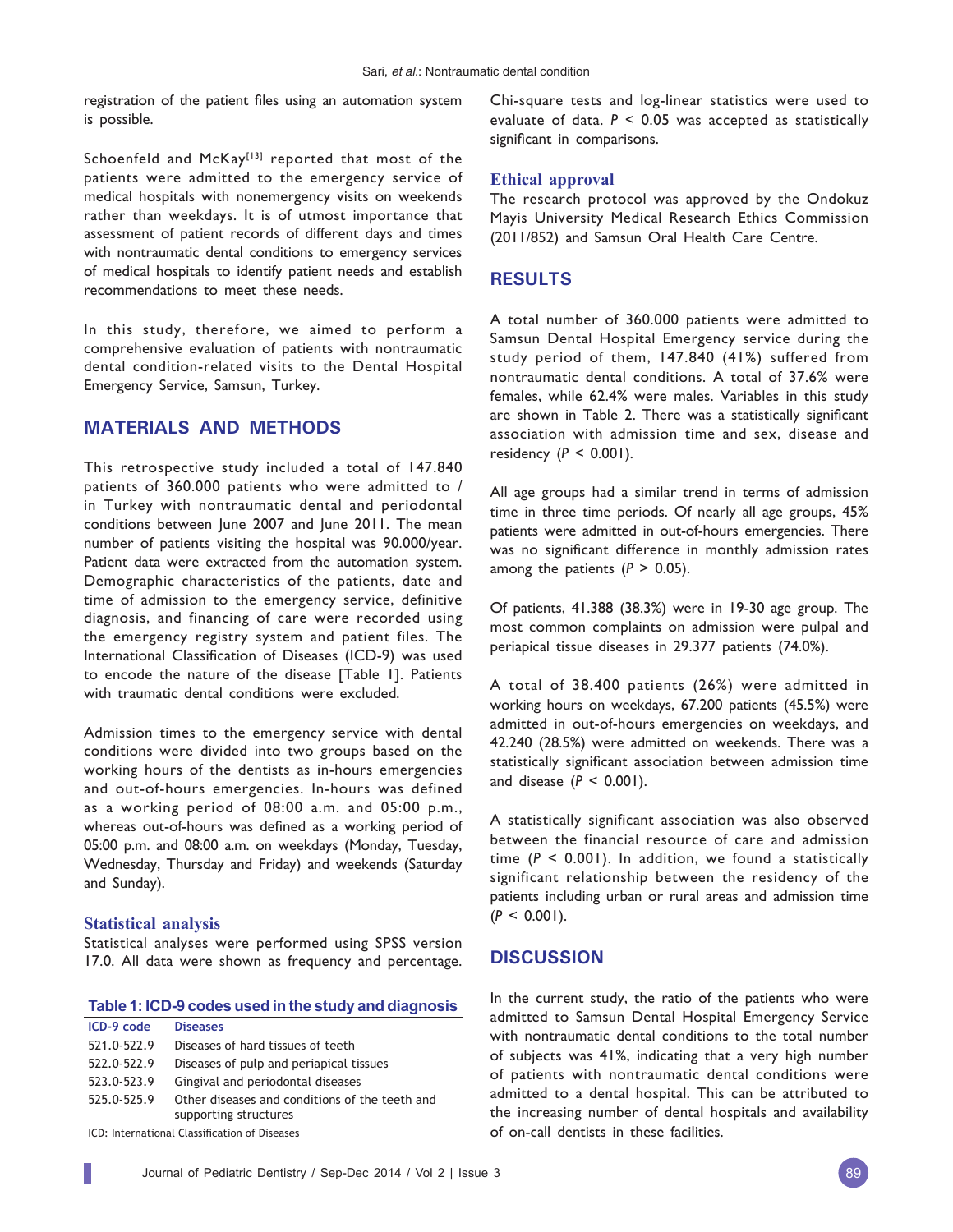#### **Table 2: Variables in this study**

| <b>Groups</b>                                                           | <b>Working hours</b><br>(weekday 8 am-5 pm) | <b>Nonworking hours</b><br>(weekday 17 am-8 pm) | Weekend       | p*      |
|-------------------------------------------------------------------------|---------------------------------------------|-------------------------------------------------|---------------|---------|
|                                                                         | n(%)                                        | n(%)                                            | n(%)          |         |
| Age group (years)                                                       |                                             |                                                 |               |         |
| $0 - 5$                                                                 | 1910 (25.8)                                 | 3360 (45.6)                                     | 2106 (28.6)   | >0.05   |
| $6 - 12$                                                                | 5770 (26.1)                                 | 9980 (45.2)                                     | 6342 (28.7)   |         |
| $13 - 18$                                                               | 8448 (25.9)                                 | 14,884 (45.6)                                   | 9300 (28.5)   |         |
| $19 - 30$                                                               | 10,730 (25.9)                               | 18,816 (45.5)                                   | 11,842 (28.6) |         |
| $31 - 42$                                                               | 6144 (25.9)                                 | 10,756 (45.4)                                   | 6780 (28.6)   |         |
| 43-54                                                                   | 2710 (26.2)                                 | 4700 (45.3)                                     | 2960 (28.5)   |         |
| 55-66                                                                   | 1540 (25.6)                                 | 2790 (46.3)                                     | 1690 (28.1)   |         |
| 67 over                                                                 | 1148 (26.8)                                 | 1914 (44.7)                                     | 1220 (28.5)   |         |
| Gender                                                                  |                                             |                                                 |               |         |
| Male                                                                    | 23,110 (25.1)                               | 41,680 (45.1)                                   | 27,462 (29.8) | < 0.001 |
| Female                                                                  | 15,290 (27.5)                               | 25,520 (45.9)                                   | 14,778 (26.6) |         |
| Months                                                                  |                                             |                                                 |               |         |
| January                                                                 | 4611 (26.0)                                 | 8042 (45.4)                                     | 5064 (28.6)   | >0.05   |
| February                                                                | 3837 (25.8)                                 | 6742 (45.2)                                     | 4324 (29.0)   |         |
| March                                                                   | 3056 (25.9)                                 | 5280 (44.6)                                     | 3480 (29.5)   |         |
| April                                                                   | 3070 (26.0)                                 | 5472 (46.3)                                     | 3280 (27.7)   |         |
| May                                                                     | 3100 (25.9)                                 | 5370 (44.9)                                     | 3480 (29.2)   |         |
| June                                                                    | 3059 (26.0)                                 | 5382 (45.7)                                     | 3330 (28.3)   |         |
| July                                                                    | 2317 (26.0)                                 | 4011 (45.0)                                     | 2584 (29.0)   |         |
| August                                                                  | 2294 (25.9)                                 | 4053 (45.7)                                     | 2514 (28.4)   |         |
| September                                                               | 3072 (25.9)                                 | 5376 (45.4)                                     | 3400 (28.7)   |         |
| October                                                                 | 3840 (26.2)                                 | 6720 (45.7)                                     | 4124 (28.1)   |         |
| November                                                                | 3005 (26.4)                                 | 5277 (46.4)                                     | 3100 (27.2)   |         |
| December                                                                | 3139 (25.8)                                 | 5475 (45.0)                                     | 3560 (29.2)   |         |
| <b>Diseases</b>                                                         |                                             |                                                 |               |         |
| Diseases of hard tissues of teeth                                       | 1528 (32.0)                                 | 1997 (41.8)                                     | 1257 (26.2)   | < 0.001 |
| Diseases of pulp and periapical tissues                                 | 27,900 (25.5)                               | 49,767 (45.5)                                   | 31,710 (29.0) |         |
| Gingival and periodontal diseases                                       | 2798 (24.3)                                 | 5350 (46.5)                                     | 3363 (29.2)   |         |
| Other diseases and conditions of the<br>teeth and supporting structures | 6164 (27.8)                                 | 10,086 (45.5)                                   | 5910 (26.7)   |         |
| Payer type                                                              |                                             |                                                 |               |         |
| General health coverage                                                 | 37,632 (26.7)                               | 63,840 (45.4)                                   | 39,283 (27.9) | 0.001   |
| Private insurance                                                       | 0(0.0)                                      | 2016 (70.5)                                     | 845 (29.5)    |         |
| Self-pay                                                                | 768 (18.2)                                  | 1344 (31.8)                                     | 2112 (50.0)   |         |
| Localization                                                            |                                             |                                                 |               |         |
| City center                                                             | 36,898 (26.0)                               | 65,896 (46.4)                                   | 39,200 (27.6) | < 0.001 |
| Upstate                                                                 | 1502 (25.7)                                 | 1304 (22.3)                                     | 3040 (52.0)   |         |
| Total                                                                   | 38,400 (26.0)                               | 67,200 (45.5)                                   | 42,240 (28.5) |         |

'Chi-square test

Okunseri *et al*. [6] reported 40-50% of patients were admitted in out-of-hours emergencies on weekdays, 20% were admitted on weekends and 20-30% were admitted in-hours. The majority of the patients attending in outof-hours emergencies were in 19-33 age group and had private health insurance. In another study, Lewis *et al*. [14] demonstrated that 39.3% of the patients were admitted in out-of-hours emergencies on weekdays, when dentists working in private clinics were not available. The authors also reported that 36.2% of the patients were admitted in out-of-hours on weekends. Similarly, in our study, we found that 45.5% were admitted in out-of-hours

emergencies, while 26% were admitted in working hours and 28.5% were admitted on weekends.

Furthermore, we observed that patients in the 19-30 age group had the highest rate for admission in out-of-hours emergencies on weekdays. In addition, the ratio of males to females (male-to-female ratio) for admission was higher. These findings, unsurprisingly, suggest that the number of men who have to work is higher than women in Turkey, as evidenced by the low rate of admission of men in working hours, since they unlikely visit a dentist while working.

I.